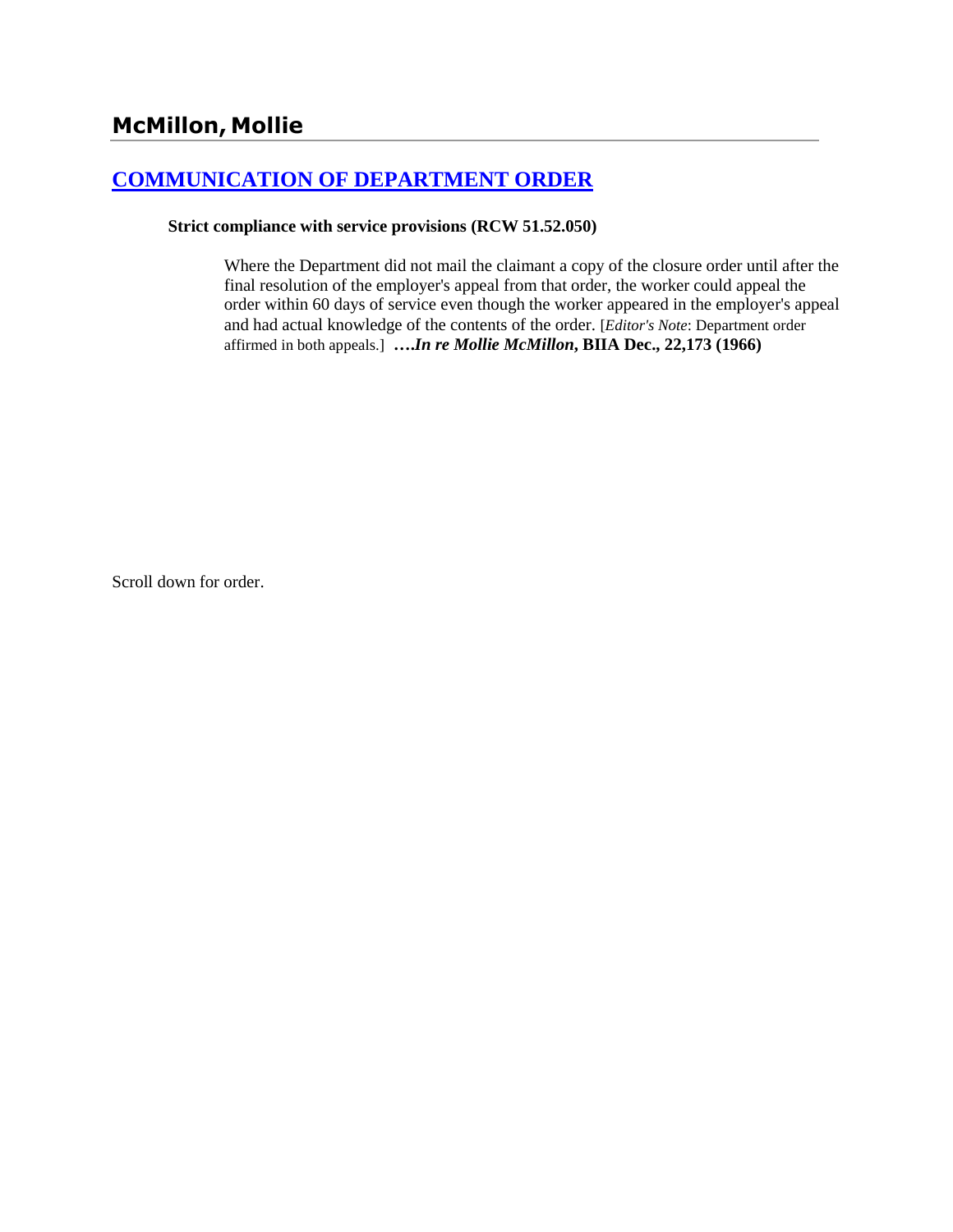## **BEFORE THE BOARD OF INDUSTRIAL INSURANCE APPEALS STATE OF WASHINGTON**

**IN RE: MOLLIE L. McMILLON ) DOCKET NO. 22,173**

**CLAIM NO. C-477103 ) DECISION AND ORDER**

APPEARANCES:

Claimant, Mollie L. McMillon, by Walthew, Warner & Keefe, per Eugene Arron, Charles F. Warner, Thomas P. Keefe, and James E. McIver

**)**

Employer, The Boeing Company, by Holman, Marion, Perkins, Coie and Stone, per Fred S. Merritt and Richard R. Albrecht

Department of Labor and Industries, by The Attorney General, per Robert O'Gorman, Virginia O. Binns, Gayle Barry, and Floyd V. Smith, Assistants

This is an appeal filed by the claimant on May 12, 1964, from an order of the Supervisor of Industrial Insurance dated April 27, 1964, which adhered to a prior order of the Supervisor dated August 2, 1963, closing this claim with a permanent partial disability award of 5 per cent of the amputation value of the right, major, hand at the wrist. **SUSTAINED**.

## **DECISION**

This matter is before the Board for review and decision on a timely Statement of Exceptions filed by the claimant to a Proposed Decision and Order issued by a hearing examiner for this Board on June 30, 1965, in which the order of the Supervisor dated August 2, 1963, was sustained, and the subsequent orders of the Supervisor dated March 6, 1964 and April 27, 1964, were declared to be void.

It was the position of the employer and the Department, at the hearings held on this appeal, that the issues of fact raised by this appeal cannot now be determined because said issues had already been determined, and had become res judicata, by reason of the final disposition of a prior employer's appeal from the Supervisor's order of August 2, 1963. The Hearing Examiner, in his Proposed Decision and Order, held that this position was correct. The claimant, in her exceptions, contends that this position is incorrect as a matter of law, that the issue in this appeal is the correctness of the Supervisor's order of April 27, 1964, and that we must adjudicate that issue on its merits. For reasons hereinafter pointed out, we believe the claimant's position is correct and that we must decide the issues of fact presented herein.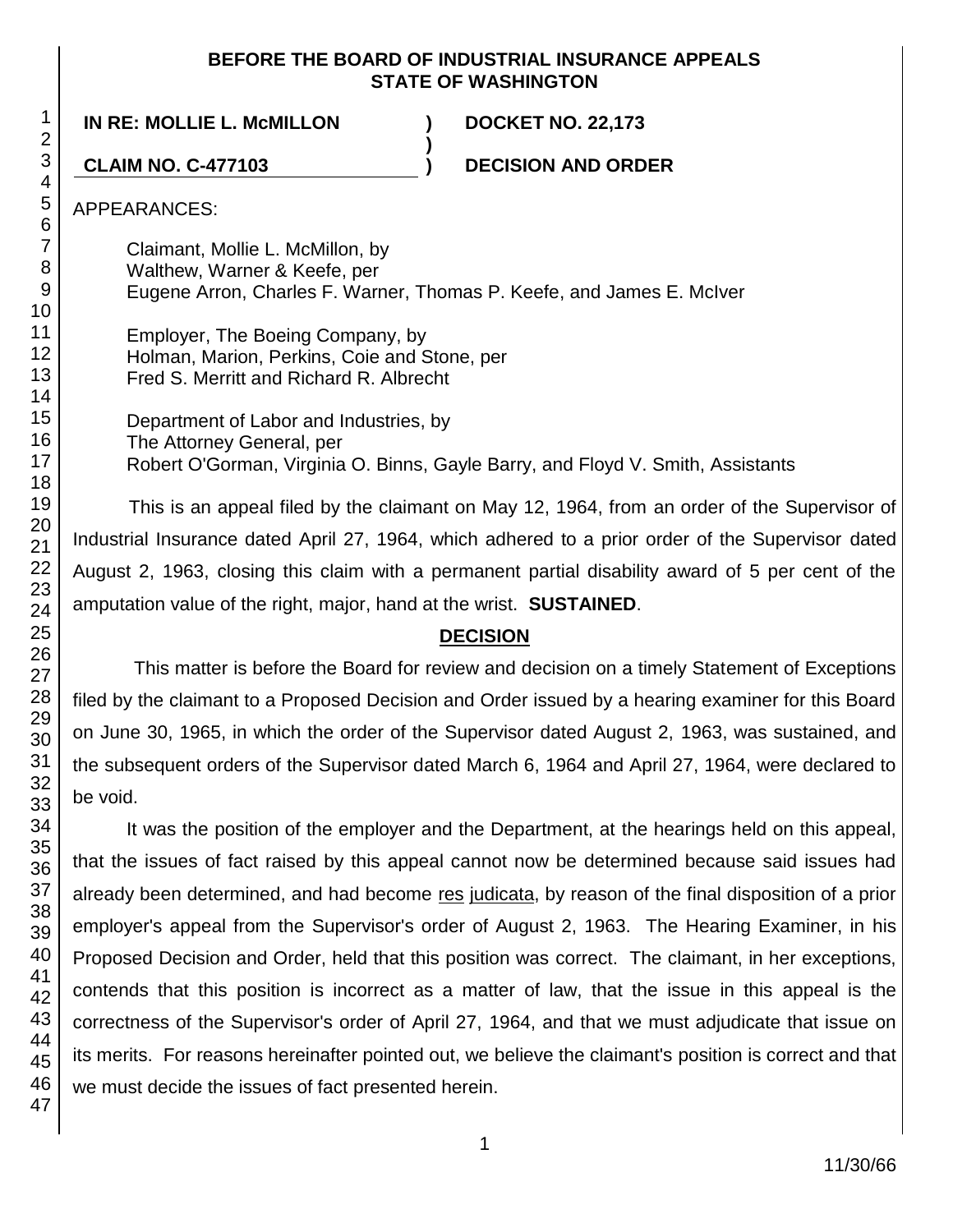The facts giving rise to the res judicata dispute are as follows:

On August 2, 1963, the Supervisor entered an order closing this claim with a permanent partial disability award of 5 per cent of the right, major, hand at the wrist, and time-loss compensation as paid, from which the employer filed an appeal on August 9, 1963. The claimant's copy of said order was not at that time mailed to her, presumably because of the employer's appeal. Nevertheless, claimant, through her attorneys, filed an appearance in the employer's appeal on August 30, 1963. Eventually, on December 18, 1963, this Board entered an order which found that the Supervisor's order of August 2, 1963, was correct in closing claimant's claim with payment of a permanent partial disability award of 5 per cent of the amputation value of the right, major, hand at the wrist, and accordingly sustained said order. There was no appeal to the Superior Court from this Board's order of December 18, 1963.

The claimant's copy of the Supervisor's order of August 2, 1963, was then mailed to the claimant on January 28, 1964, which was at the conclusion of the litigation thereon pursuant to the employer's appeal. On February 10, 1964, the claimant, having received a copy of this order through the mail on January 29, 1964, filed an appeal therefrom. The Supervisor then entered an order on March 6, 1964, making this order interlocutory pending further investigation. Consequently, this Board entered an order denying the appeal. Subsequently, on April 27, 1964, the Supervisor entered an order adhering to his prior order of August 2, 1963, from which the instant appeal was filed.

The statue involved in this dispute is RCW 51.52.050, which states as follows:

"Whenever the department has made any order, decision, or award, it shall promptly serve the workman, beneficiary, employer, or other person affected thereby, with a copy thereof by mail, which shall be addressed to such person at his last known address as shown by the records of the department. The copy, in case the same is a final order, decision, or award, will bear on the same side of the same page on which is found the amount of the award, a statement, set in blackfaced type of at least ten point body or size, that such final order, decision, or award must be appealed to the board, Olympia, within sixty days, or the same shall become final."

It is clear that, as to the claimant's copy of the order of August 2, 1963, it was not "promptly served" upon her pursuant to the above statute, but was served upon her on January 28, 1964. Furthermore, said copy was "communicated" to her on January 29, 1964, and therefore, under usual circumstances, she would have sixty days from that date to appeal to this Board, pursuant to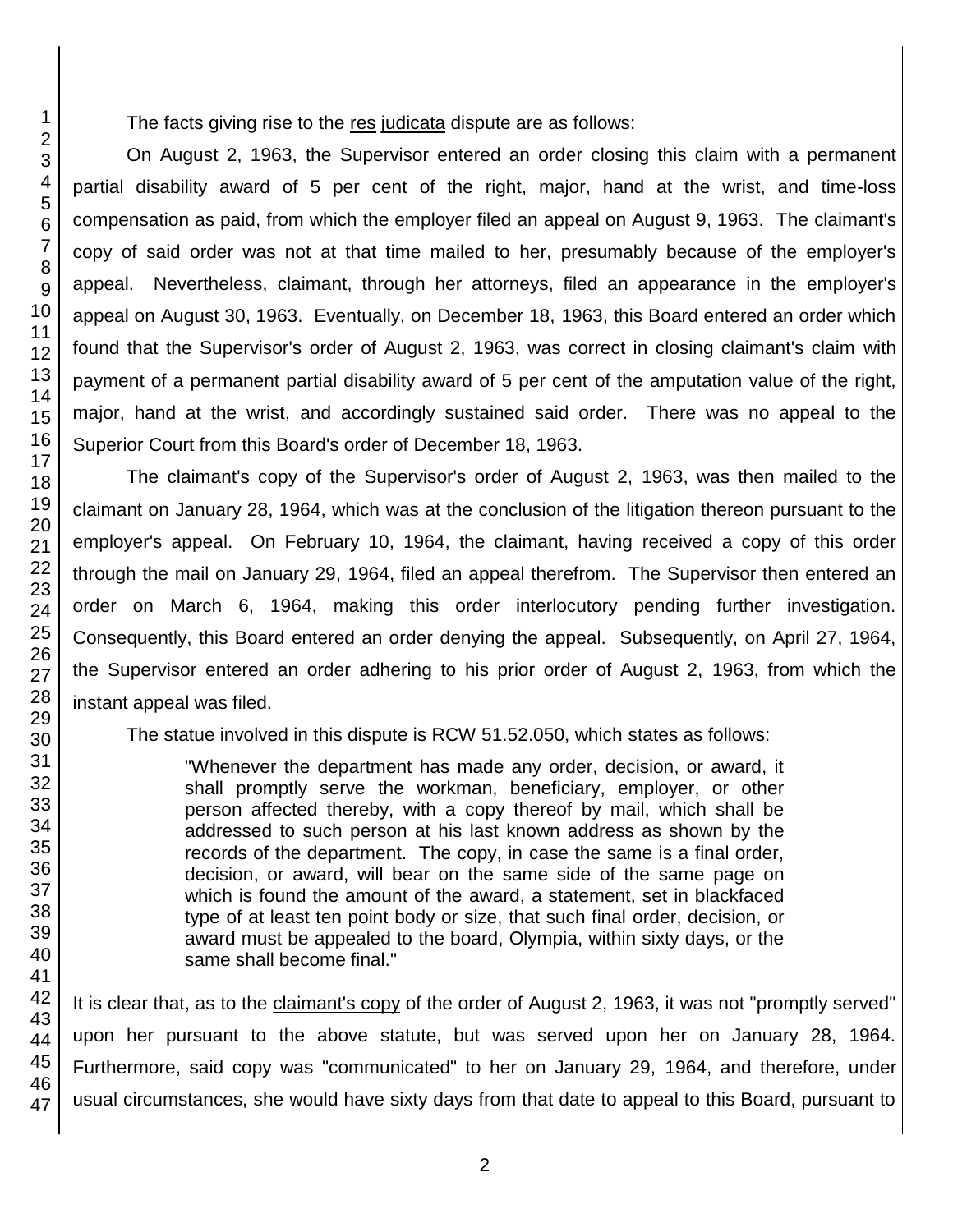the terms of RCW 51.52.060. However, the Hearing Examiner held that, since claimant had actual knowledge of said order in August of 1963 because of the employer's appeal therefrom, and entered a general appearance and participated in said appeal, the failure of service on her at that time did not matter and she was subject to the proceedings and bound by the determinations made therein.

This clearly is the rule as to general appearances in civil suits in court. Muscek v. Equitable Savings & Loan Assn., 25 Wn. 2d 546. And we followed this principle in a somewhat similar case several years ago, In re Willis Fish, claim No. B-619108, Docket No. 6781, dtd January 18, 1956. However, an appeal from our order in that case resulted in a decision of the Superior Court that the claimant had a right to rely on the terms of the statute, i.e., have a copy of the Department order served upon him before his appeal period began to run. The gist of the Court's reasoning was contained in its memorandum decision, as follows:

> "In considering the Longshoremen's and Harbor Worker's Act, ...the Federal Court in Locomastic Corp. v. Parker, 54 Fed. Supp. 138, held that rules of civil procedure are supplanted in compensation cases to the extent that matters of procedure are provided for in the compensation act. This seems to be a necessary rule of construction, and, applying it, I conclude that under the terms of our Act res adjudicata has no application to the instant case..." (Emphasis supplied)

In other words, the rule that a general appearance in a court proceeding will waive improper service of process and make the party so generally appearing bound by the determinations made in such proceeding, does not apply to the procedures under the Act to the extent that the procedural matters are spelled out in the Act. In effect, the Department's failure to comply with the statute heretofore quoted rendered the order of August 2, 1963, null and void as to the claimant, and it was nothing more than a notice to the employer as to its intention to close the claim on the basis stated.

This is a persuasive argument, especially since, in the instant case, no party is harmed; and the Department itself, at the administrative level, apparently followed such argument. Following service of the Supervisor's order on the claimant on January 28, 1964, and claimant's appeal therefrom, the Department then entered its order of March 6, 1964, making the prior order interlocutory pending further investigation. This action was entirely in accord with the literal provisions of RCW 51.52.060. Further, the investigation consisted of a medical examination performed on April 7, 1964, upon the basis of which the subsequent closing order of April 27, 1964 was entered. For this Board to now review and determine the correctness of that last order will not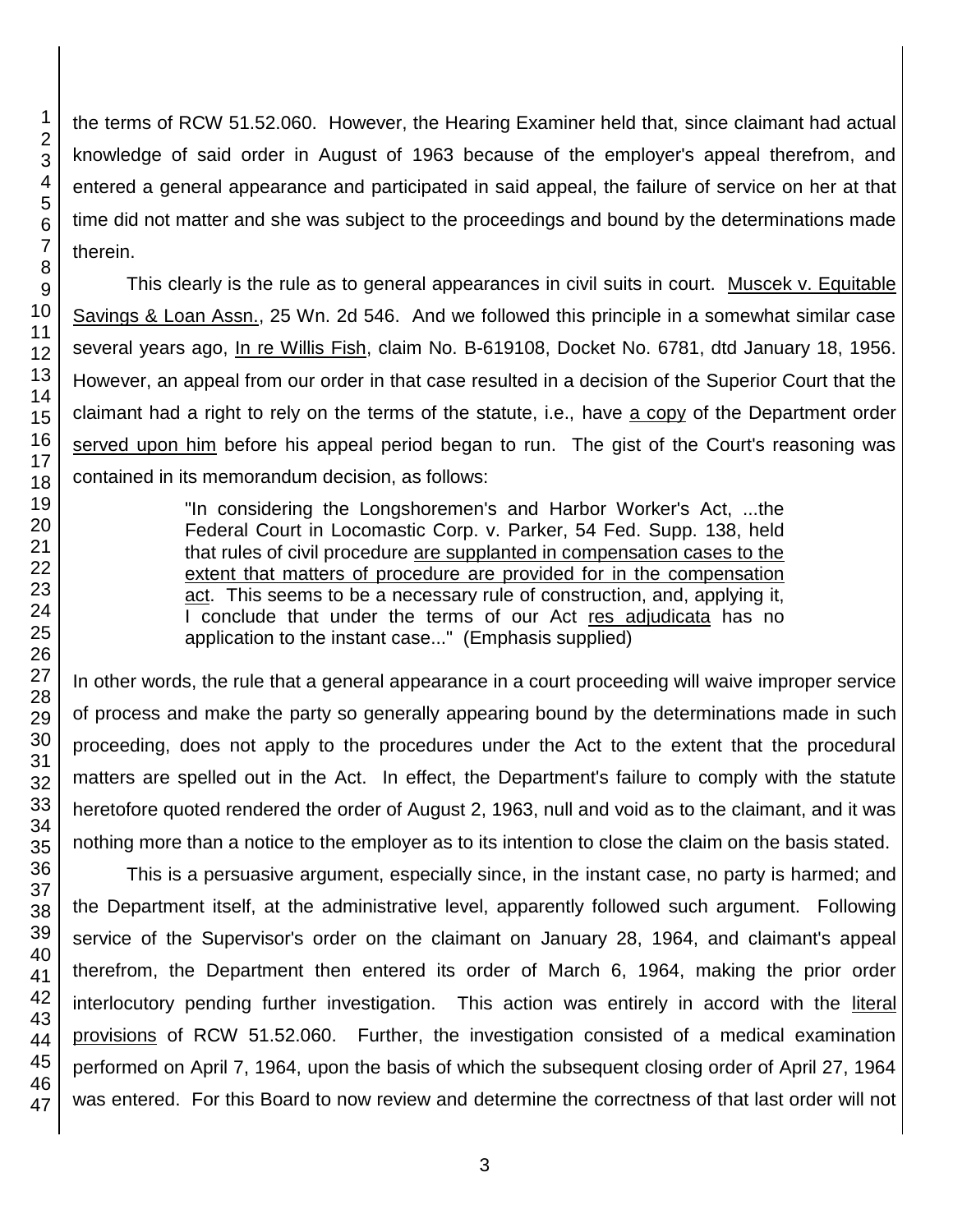really work a hardship on the Department or the employer, since there was competent evidence presented to defend it, in the form of the testimony of the medical specialist upon whose opinions said order was base.

We turn, then, to deciding the merits of this appeal, i.e., the nature and extent of claimant's disability due to her industrial injury of July 9, 1957, as that disability existed on or about April 27, 1964.

On this issue, we have the testimony of two physicians. Dr. Robert N. Joyner, Jr., a general practitioner who gave the claimant some conservative treatment for this injury in 1963 and last examined her on February 14, 1964, testified on her behalf. Dr. Morris J. Dirstine, a general surgeon and a specialist in treatment of hand conditions, examined claimant on April 7, 1964, and testified on behalf of the Department and the employer.

The claimant's injury occurred on July 9, 1957, while "bucking" rivets, when vibration from an oversized rivet gun caused pain, and subsequently a "lump" or swelling, on the back of her right hand. The lump was surgically removed by a Dr. Freeman later in 1957.

Dr. Joyner first saw her for her hand condition in October of 1958, when he examined and took x-rays but did not prescribe any treatment. He did treat this condition, which he eventually diagnosed as "post-traumatic arthritis and cellulitis," on about nine occasions extending from January to June of 1963, the treatments consisting of injections of cortisone and deparone and "supportive prescriptions." Dr. Joyner then examined claimant for the last time on February 14, 1964, when his "finding" consisted of tenderness on manipulation of the right shoulder, tenderness in the area of the right elbow, wrist, and hand, and a slight enlargement of the fingers of the right hand.

As to whether or not claimant's condition was fixed, Dr. Joyner first testified that a further course of treatment, consisting of physiotherapy, diathermy, cortisone and injections and supportive prescriptions, might tend to alleviate "some of the acuteness" of claimant's symptoms. However, he further testified that claimant's condition was "relatively fixed;" that he really didn't know if he would make the same recommendation "at this time [time of his testimony] or not;" and on crossexamination, that her condition was essentially fixed "mainly because of the length of time the disability has been there." Dr. Joyner then gave his evaluation of claimant's permanent partial disability at "25% of the amputation value of the right upper limb....from the shoulder down."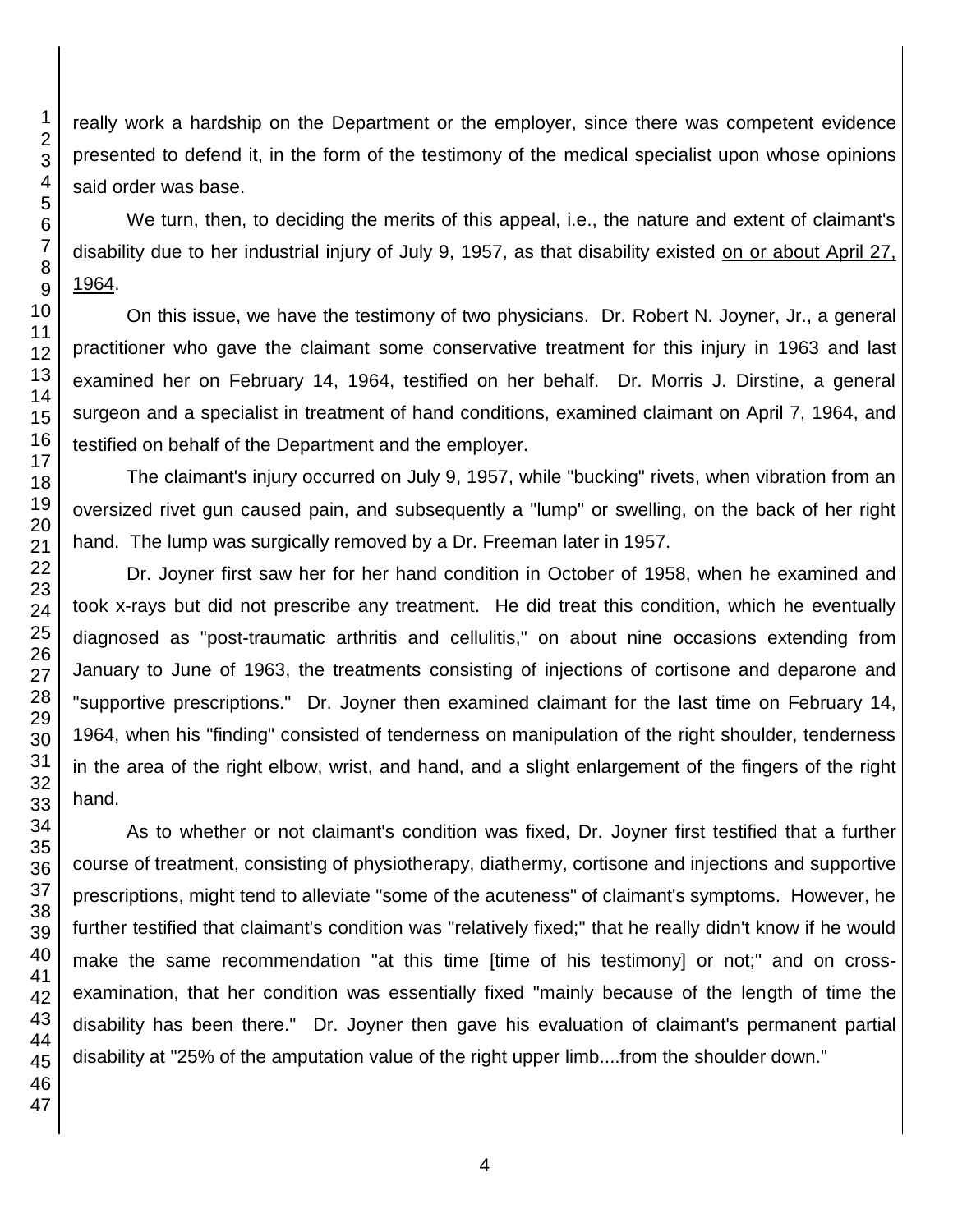Dr. Dirstine, at his examination of April 7, 1964, made practically no objective findings of abnormality in claimant's right arm or hand. All motions at the shoulder were normal and complete, elbow motions were normal, there was no atrophy of the upper arm or the forearm, supination and pronation of the forearm were normal, wrist motions were complete in range, the small surgical scar over the dorsum of the wrist was movable and non-adherent to underlying tissues, and all hand, thumb, and finger motions were normal. The only objective abnormality noted by Dr. Dirstine was a slight thickening of the snyovial sheath in the fourth dorsal osteofibrous canal, i.e., the canal in the back of the hand containing the extensor tendons for the index, middle, and ring fingers. This slight thickening, in the doctor's opinion, would not cause any physical impairment of hand functions but could account for the subjective complaints of soreness in this area on heavy use of the hand. Dr. Dirstine rated claimant's permanent partial disability, due to her complaints of discomfort and this one minor objective finding, at 5 per cent of the amputation value of the hand at the wrist.

It is apparent that, although Dr. Joyner made reference to some further treatment, he really felt it would not be of any permanent help but rather was for palliative relief of complaints. The essence of his whole testimony was clearly that claimant's condition was fixed and would not be altered by further treatment.

In evaluating claimant's permanent partial disability, the most striking thing is the very minimal objective findings made by both doctors. Dr. Joyner only testified about some "small amount" of enlargement in the right hand. Clearly, his reference to "tenderness" in the elbow and shoulder is subjective only. The essentially subjective nature of the disability is further revealed by the doctor's testimony that, although his tentative diagnosis was post-traumatic arthritis, "this condition can be given different titles,...but taking all these into consideration, the one thing the patient had was a post-traumatic pain and discomfort in the wrist which is a post-traumatic arthritis in itself." (Emphasis supplied)

In view of the site of original injury and complete lack of objective findings about the wrist, a rating at any level other than the wrist is not called for. Further, in spite of Dr. Joyner's status as a treating physician for about five months in 1963, it is clear that his rating is based almost entirely on complaints of the claimant. With the minimal objective findings here, and based on Dr. Dirstine's obviously more thorough examination, we must conclude in this case that the permanent partial disability is minimal. The Department's order should be sustained.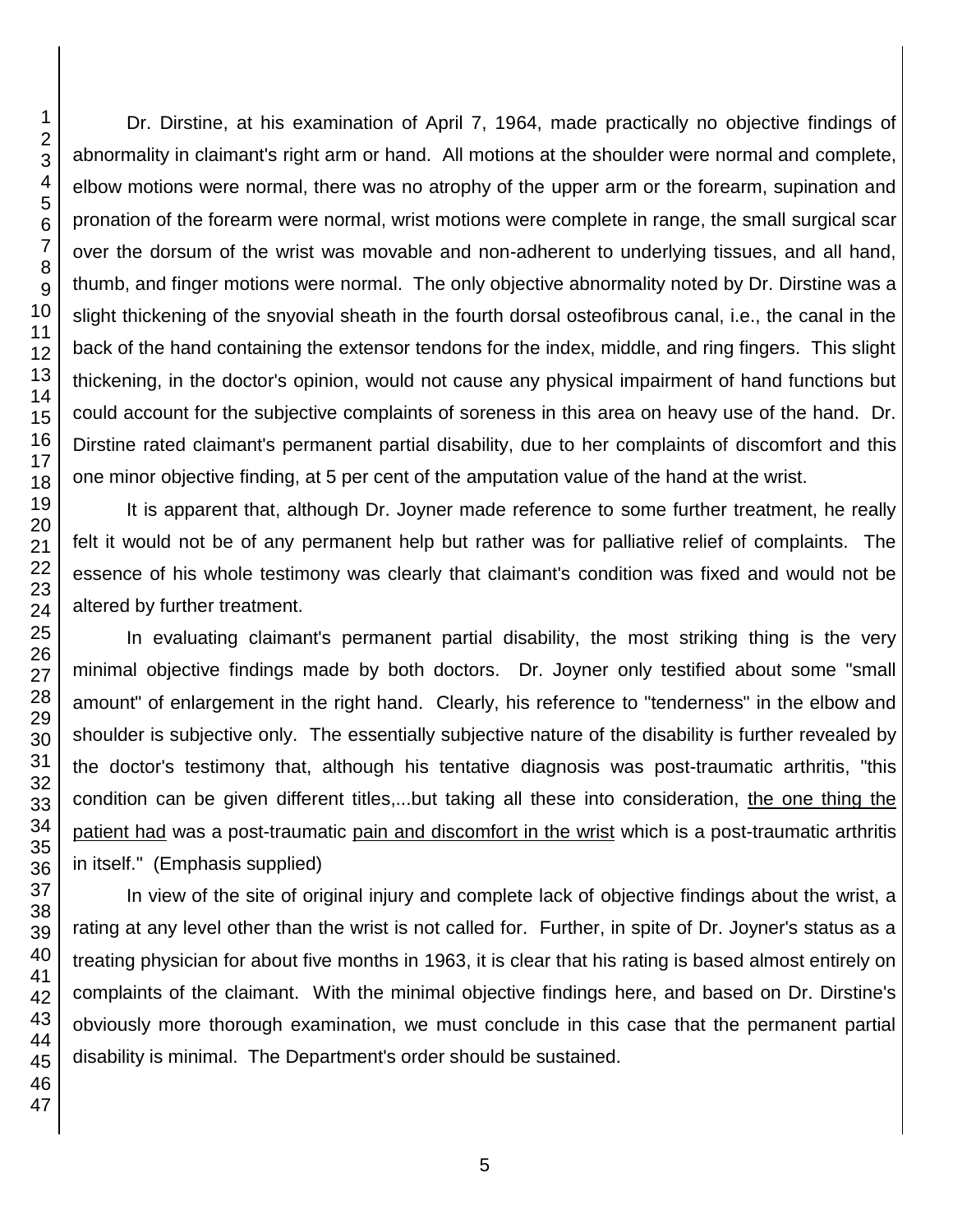### **FINDINGS OF FACT**

In view of the foregoing, the Board finds as follows:

1. On November 19, 1957, the claimant, Mollie L. McMillon, filed a report of accident with the Department of Labor and Industries alleging that she sustained an industrial injury to her right hand during the course of her employment with The Boeing Company on July 9, 1957, when she was "bucking rivets," i.e., holding a steel bar against a surface and an oversized gun was used to vibrate the rivets. On January 20, 1958, the Supervisor entered an order rejecting the claim from which the claimant filed an appeal to this Board on February 3, 1958. On August 31, 1961, this Board entered an order sustaining the Supervisor's order of January 20, 1958. On September 27, 1961, the claimant filed an appeal to the Superior Court of King County. On October 30, 1962, the Superior Court entered a judgment reversing the Board's order of August 31, 1961, which sustained the Supervisor's order of January 20, 1958, and remanded the claim to the Department with direction to allow the claim, and to reopen for treatment and action, effective July 9, 1957. On December 4, 1962, in compliance with the Superior Court judgment of October 30, 1962, the Supervisor entered an order reopening the claim for treatment and action effective July 9, 1957. Finally, on August 2, 1963, the Supervisor entered an order closing the claim with a permanent partial disability award of 5% of the amputation value of the right, major, hand at the wrist, and time-loss compensation as paid. A copy of said order was not at that time served on the claimant. On August 9, 1963, the employer filed an appeal from that order, which was granted by this Board on August 23, 1963. On August 30, 1963, the claimant, through counsel, filed a general appearance in the employer's appeal. On December 18, 1963, this Board entered an order sustaining the Supervisor's order of August 2, 1963, which found that the claimant had a permanent partial disability equal to 5% of the amputation value of the right, major, hand at the wrist. On January 28, 1964, the Supervisor mailed claimant's copy of his order of August 2, 1963, to claimant's counsel, which was received by claimant's counsel on January 29, 1964. On February 10, 1964, the claimant filed an appeal to this Board from the Supervisor's order of August 2, 1963. On March 6, 1964, the Supervisor entered an order making his prior order of August 2, 1963, interlocutory pending further investigation. Therefore, on the same date, this Board entered an order denying the appeal.

Subsequently, on April 27, 1964, the Supervisor entered an order closing the claim by adhering to his prior order of August 2, 1963. On May 12, 1964, the claimant filed an appeal to this Board, and on May 29, 1964, the Board entered an order granting the appeal.

2. As the result of the injury of July 9, 1957, a swelling or "lump" on the back of claimant's right hand was surgically removed in 1957, and she received some conservative treatment for the hand, consisting of